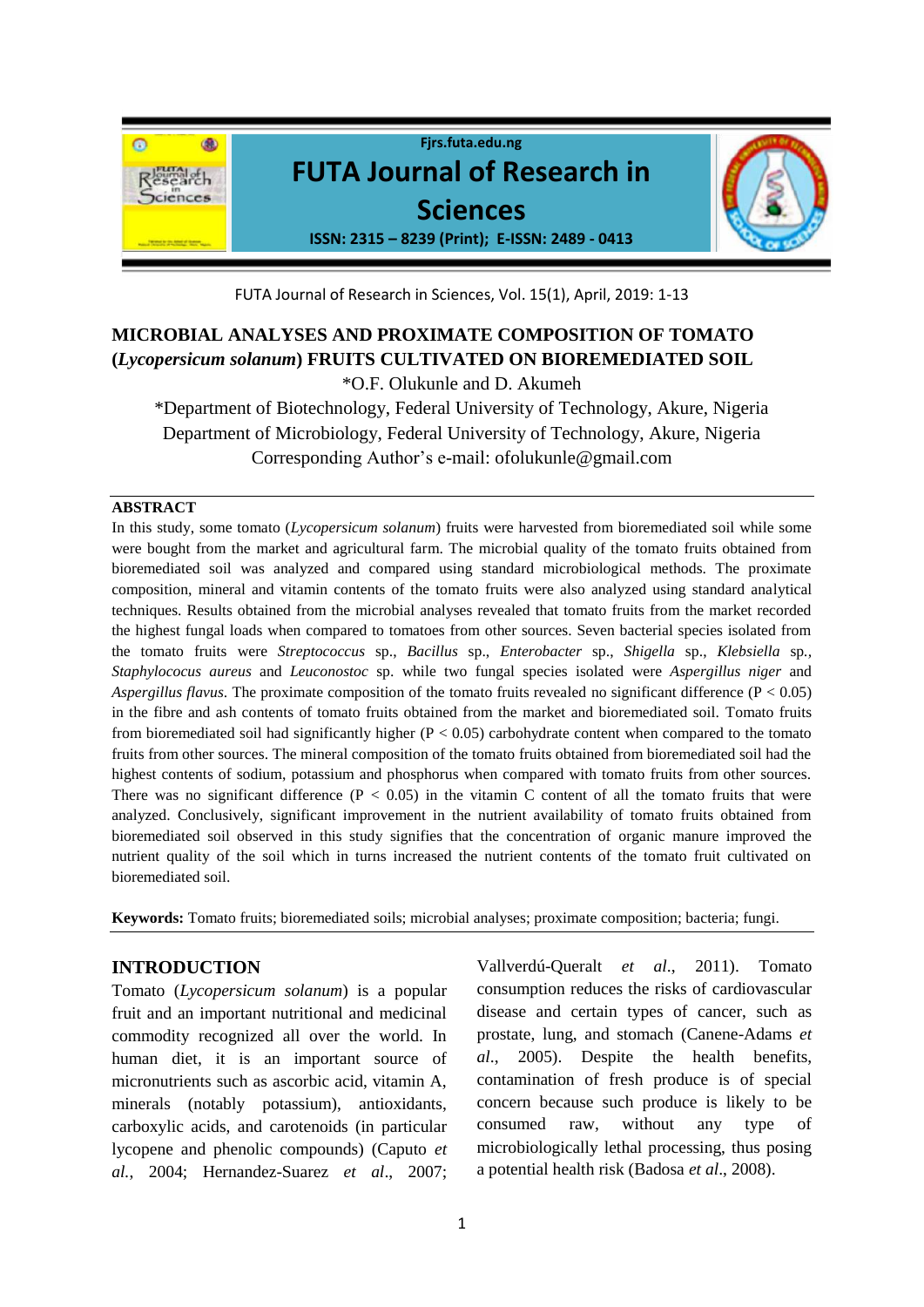Tomato is also popular because it is a most rewarding crop for home garden since it grows well practically everywhere, and it provides high nutrition in many forms such as raw in salads; cooked in soups, sauces, pickled and in other forms. The quality of tomato for fresh market, in organic or conventional production system, is determined by appearance, firmness and flavour; although the quality of the processed tomato is determined essentially by soluble solids, colour, pH and firmness (Clemente and Boiteux, 2012). Bioremediation refers to the removal, destruction, or transformation of contaminants to less harmful substances through the activities of biological agents. Its effectiveness in removing numerous pollutants from many contaminated sites have been well documented (Rimmer *et al*., 2006; Nie *et al*., 2009; Li *et al*., 2013). Generally, bioremediation technologies can be classified as *in situ* or *ex situ*. *In situ* bioremediation involves treating the contaminated material at the site while *ex situ* involves the removal of the contaminated material to be treated elsewhere (Gavrilescu 2010). The discharge of effluents arising from industries has caused severe pollution of both the surface water and groundwater and also contaminated soils and crops in agricultural land (Palanisamy *et al*., 2008). Plant uptake is one of the major pathways by which soils contaminants enter the food chain. The food-chain plants might absorb enough amounts of chemical constituents of these contaminants to become a potential health hazard to consumers (Rasheed and Awadallah 1998).

In this study, tomato fruits were harvested from previously hydrocarbon polluted soil which had been bioremediated with piggery manure as biostimulant. These tomato fruits were analyzed microbiologically to determine the microbial loads and types of microbes that are present on the tomato fruits while proximate composition and nutrients were also analyzed to ensure the nutrient quality of the fruits.

# **MATERIALS AND METHODS Sample Collections**

Tomato fruits were collected in units of three (3) and each fruit was individually analyzed. Samples were obtained from three (3) different locations as follows: Bioremediated soil, Federal University of Technology, Akure farm (agricultural farm) and Oba Market in Akure, Nigeria. All samples were taken to the laboratory in sterile plastic bags and kept in the refrigeration for further analyses.

#### **Sterilization of Materials Used**

Glass wares were washed with detergents, rinsed with tap water and oven dried at  $160^{\circ}$ C for 1 hour. Forceps and inoculating loops were flamed to red-hot with the aid of a Bunsen burner and then dipped in 70% ethanol. Incubators, inoculating and growth chambers were fumigated with 40% formaldehyde. Work benches were disinfected by cotton wool moistened with 70% ethanol (Fawole and Oso, 2006).

## **Preparation of Culture Media**

Nutrient agar, Eosin Methylene Blue, Mannitol Salt agar, *Salmonella Shigella* Agar and Potato Dextrose agar were weighed according to the manufacturer's specification. Agar was weighed and introduced into clean conical flask and distilled water added. The flasks were plugged with foiled paper and cotton wool to prevent leakage, swirled gently and homogenized on a hot plate. The culture media were sterilized by autoclaving at  $121^{\circ}$ C for 15 minutes. After sterilization, the sterilized media were allowed to cool to about  $45^{\circ}$ C and poured into Petri dishes aseptically (Fawole and Oso 2009).

# **Isolation of Microorganisms from Tomato Fruits**

Tomato samples were homogenized using mortar and pestle, 1mL of the supernatant of each sample was poured into sterile test tubes containing 9 mL distilled water as stock. One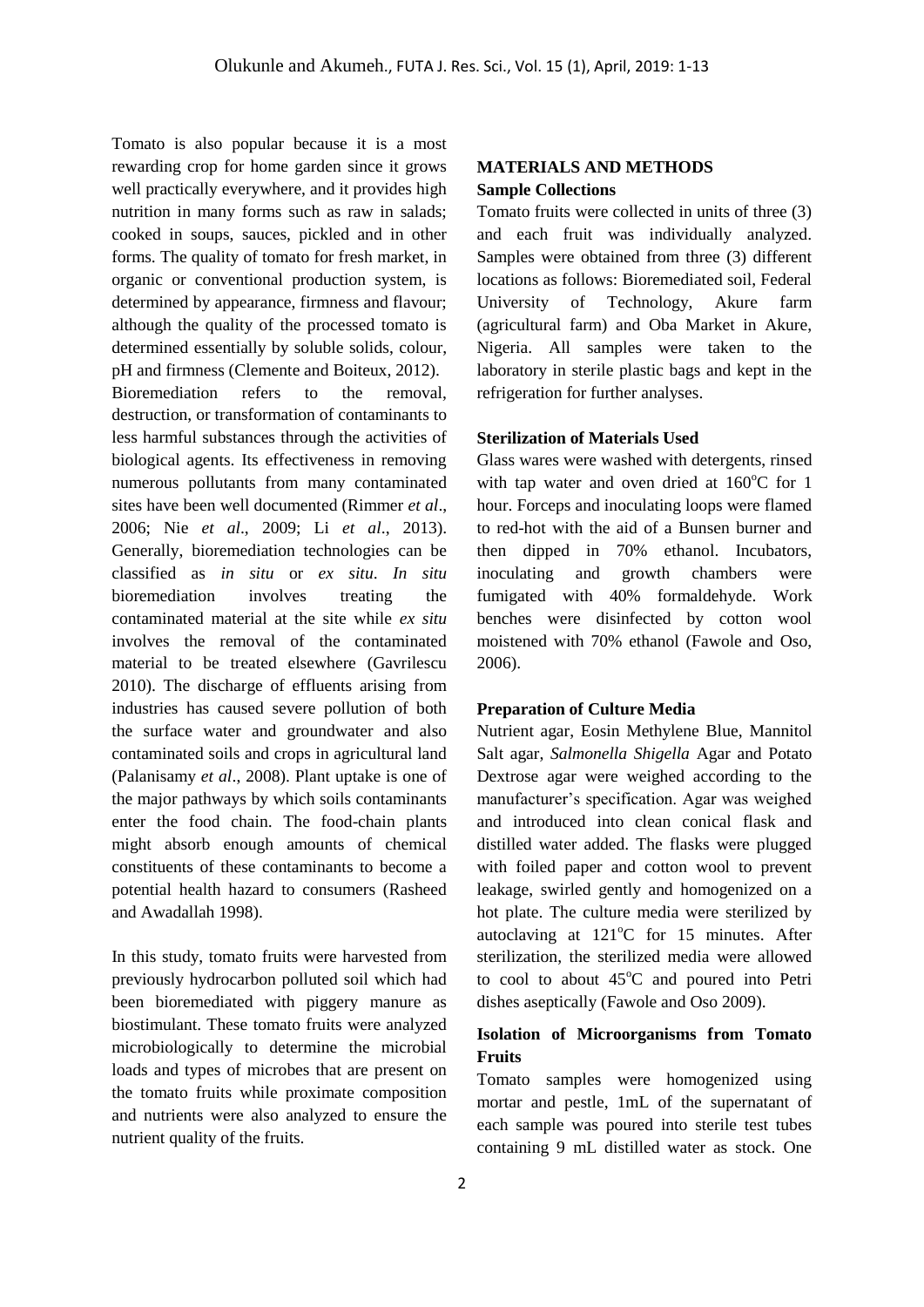millimeter (1mL from each stock solution was further serially diluted to  $10^6$  solution, 0.5mL of  $10<sup>3</sup>$  and  $10<sup>5</sup>$  of each sample was poured into Petri dishes containing the media. Plates were inverted and placed in the incubator for 18-24 hours at  $37^{\circ}$ C for bacterial growth while fungal sample was kept at room temperature  $(25 \pm 2^{\circ}C)$ between 3 and 7 days.

#### **Sub-culturing Isolates**

Each distinct colony from the media was subcultured using sterile inoculating loop on Nutrient Agar (NA) using streak technique for bacteria and Potato Dextrose agar (PDA) for fungi. This inoculated medium was incubated at 37<sup>o</sup>C for 18-24 hours for bacteria and  $(25 \pm 2$ <sup>o</sup>C) for 3-7 days for fungi according to the method described by (Cheesbrough, 2006).

#### **Identification of Microorganisms**

The plates were examined for growth and the morphological appearance of the microorganisms after the incubation. Microorganisms were identified by carrying out morphological and biochemical tests according to the method described by Cheesbrough (2014).

# **Morphological and Biochemical Tests Gram Staining**

A heat fixed smear of 18-24 hours old culture was prepared on a clean microscope slide. The smear was stained with crystal violet for 30-60 seconds; after which the stain was rinsed off with distilled water under a running tap. Lugol's iodine, a mordant was added to intensify stain for 60 seconds and was rinsed off with distilled water. 95% ethanol was added to the slides as a decolourizer for 10-15 seconds and rinsed off under a running tap. Safranin, a counter stain was added to the smear for 30 seconds, rinsed off with distilled water. The slides were allowed to air dry and then observed under x100 oil immersion objective binocular microscope (Cheesbrough 2014).

#### **Motility Test**

Culture broth was prepared for the motility test. The inoculum was introduced into sterilized broth and incubated at  $37^{\circ}$ C for 24 hours. Inoculating loop was used to transfer two loopfuls of the culture broth into a cavity slide and covered with cover slip. The cavity slide was inverted quickly in order for the drop not to run off to one side and it was examined under ×40 objective lens (Fawole and Oso, 2007).

#### **Spore Staining Test**

This test was carried out according to the method of Schoeffer-Fulton (Fawole and Oso, 2012). A smear of the isolate was stained with 5% malachite green and heated over a beaker of boiling water for ten minutes. The stain was washed off with distilled water, 0.5% aqueous safranin was used to counter stain for 15 minutes. This was washed off with distilled water and allowed to dry, immersion oil was added before viewing with microscope. Bacterial spores stained green while vegetative cells stained red on microscopic examination.

# **Biochemical Tests**

# **Oxidase Test**

The oxidase reagent was prepared by dissolving 0.1 g of tetramethyl-p-phenylenediamine in 10 mL of sterile distilled water. Clean Whatman filter paper was placed in a Petri dish and three drops of the freshly prepared oxidase reagent added to it. A freshly prepared culture isolate was smeared across the impregnated paper with a platinum loop. A positive reaction was indicated by the appearance of a dark purple colour on the paper within 10 seconds (Cheesbrough, 2006).

## **Catalase Test**

A 3 mL of hydrogen peroxide (3%) was poured into a test-tube. A sterile glass rod was used to remove colonies of the test organism and immersed in the hydrogen peroxide solution. Bubble formation indicated a positive catalase test (Cheesbrough, 2006).

#### **Coagulase Test**

A drop of normal saline was placed on a slide and emulsified with a colony of the test organism to make a thick suspension. A drop of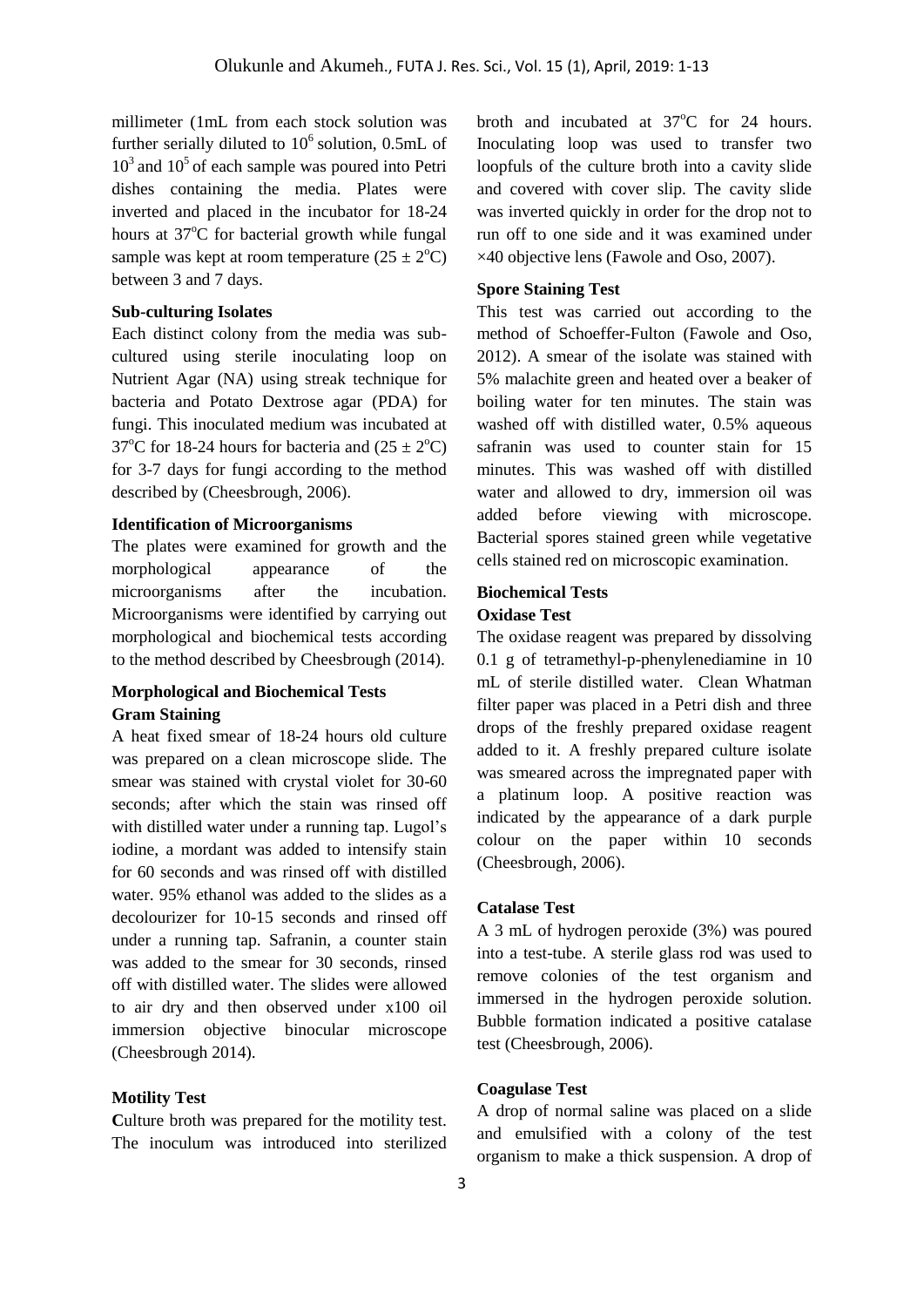plasma was added to the thick suspension and mixed gently; clumping, signified a positive coagulase test (Cheesbrough, 2014).

#### **Indole Production Test**

This was performed by growing the isolates in 10 mL sterile Tryptone water (Oxoid, Basingstoke, UK) for 24 hours at 37°C. Kovacs' reagent (0.5 mL) was then added to the culture using a pipette. The test tube was shaken and examined after one minute. The presence of Indole was detected by the appearance of a red layer in the medium while its absence was denoted by a yellow layer (Cheesbrough, 2006).

### **Citrate Test**

Two sets of slants of Simmons citrate agar were prepared in Bijou bottles, with the aid of sterile straight wire. Normal saline suspension of the test organisms were streaked on the slants and were incubated at  $37^{\circ}$ C for 48 hours. A bright blue colour on the agar slants indicated positive result (Cheesbrough, 2006).

#### **Sugar Fermentation Test**

Each of these sugars (glucose, fructose, lactose, sucrose and mannitol) was prepared in a sterile broth. Phenol red indicator was added (2 drops) and 10mL of the broth was dispersed into test tubes and plugged with cotton wool and autoclaved at 121 °C for 15 minutes. Each isolate was inoculated into each tube and incubated for 4-5 days at 37 °C. Acid production was indicated by a color change while gas production was indicated by the presence of air space in the Durham's tube (Fawole and Oso, 2007).

#### **Urease Test**

A little of the culture of the test bacteria was streaked over the surface of the agar slant of urease test medium with phenol red as indicator and incubated at  $37^{\circ}$ C for 7 days. A control of the basal medium containing no added urea was equally inoculated. A colour change of the medium from yellow to pink or red was an indication of a positive result and no colour

change indicate a negative result (Fawole and Oso, 2012).

#### **Identification of Fungal Isolates**

This was carried out through morphological appearance and staining. Using a pasture pipette, two drop of Cotton-Blue-in-Lactophenol was placed on a clean slide. The mycelium of the isolate was collected aseptically using sterile inoculating needle and teased out on the slide carefully. A cover slip was rightly placed on it and then viewed under the microscope  $(x40)$ objective lens) according to the method described by (Fawole and Oso, 2012).

# **Proximate Analyses**

# **Moisture Content**

Dry matter was determined by oven drying at  $105^{\circ}$ C to a constant weight. A 5g of each sample was weighed into pre-weighed dry dishes and kept in oven adjusted at  $105^{\circ}$ C. After 6 hours, the samples were withdrawn, cool in a desiccator and reweighed.

Moisture content of each sample was calculated as follows:

$$
\% \text{ Moisture } = \frac{\text{Loss in weight due to drying} \times 100}{\text{Original weight of sample}} \qquad (1)
$$

$$
\% \text{ Moisture} = \frac{W_2 - W_3 \times 100}{W_2 - W_1} \tag{2}
$$

Where

 $W_1$  = Initial weight of crucible

 $W_2$  = Weight of crucible + sample before drying  $W_3$  = Weight of crucible + sample after drying

# **Crude Protein Content (Micro-Kjeldahl method)**

Sample weighing 5g was mixed with 15g of potassium sulphate  $(K_2SO_4)$ , 0.7g mercuric oxide, copper sulphate (CUSO<sub>4</sub>) as catalyst and digested in a long necked Kjeldhal bottles with 40 mL concentrated sulphuric acid for approximately 2 hours. Distilled water (200 mL) and 25 mL sodium thiosulphate solution (80g/l) were added. The content of the digestive flask was mixed and boiled until at least 150 mL was distilled into the receiver. Five (5) drops of methyl red indicator solution (0.5g/100ml ethanol) was added to the mixture before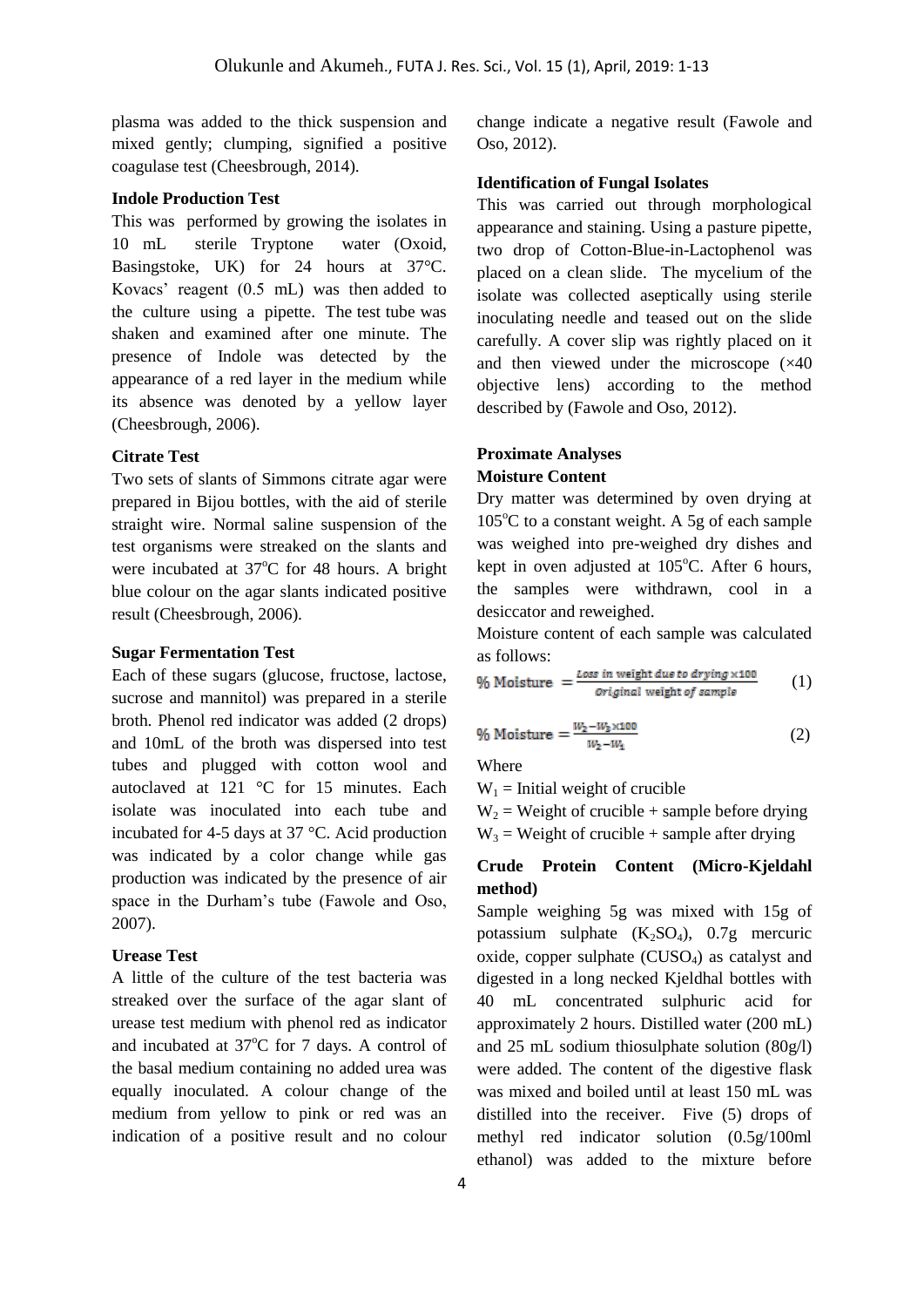titration with 0.1M sodium hydroxide. The percentage nitrogen obtained was multiplied by a conversion factor (6.25) to get the crude protein.

% Nitrogen = 
$$
\frac{Va - Vb \times A \times 100}{Wt}
$$
 (3)

 $Va = Volume of acid required to titrate sample$  $Vb = Volume of acid required to titrate blank$  $A =$  Acid normality  $Wt = Weight of sample$ 

Crude Protein  $=$ % Nitrogen content  $\times$  Conversion factor (6.25) (4)

#### **Mineral Ash Content**

Mineral ash content was determined by heating 5g of each grinded tomato sample in a clean dry crucible. This was charred over a Bunsen flame in a fume cupboard to destroy most of the organic matter. The heated tomato samples were further heated in a muffle furnace at about  $500^{\circ}$ C for about 3 hours until white ash remained. Heated tomato samples were allowed to cool in a desiccator and reweighed. Ash was

calculated as follows:  
\n
$$
\% \text{ Ash} = \frac{\text{Weight of ash}}{\text{Weight of sample}} \times 100
$$
\n(5)

Ash (dry basis) =  $\frac{W3-W1}{W2-W1} \times 100$ (6)

Where:

 $W1 =$  Initial weight of empty crucible

 $W2 = Weight of crucible + sample before$ Charring

 $W3 = Weight of crucible + white ash$ 

#### **Crude Fat**

This was done using Soxhlet method. Five grammes (5g) of each tomato sample was weighed into a small porcelain bowl and heated in an oven at  $105^{\circ}$ C for one hour. After cooling, the dry tomato samples were transferred into Soxhlet thimble. The samples in the thimble were then covered with glass wool and placed into Soxhlet apparatus fat extraction units. Dry and clean fat extraction flask (pre-weighed) was placed into the extraction unit together with

about 300 mL of petroleum ether (boiling point  $40 - 60^{\circ}$ C) and was allowed to reflux for about 6 hours. Extraction was carried out on each of the sample. Finally, petroleum ether was evaporated off and the flask dried in an oven at  $105^{\circ}$ C for about 1 hour and then transferred into a desiccator to cool. The weight increase of the flask was estimated as corresponding to the fat content. Fat was calculated as follows:

% Fat = 
$$
\frac{\text{Weight of fat}}{\text{Weight of sample}} \times 100
$$
 (7)

## **Crude Fibre Content**

Crude fibre content was determined after boiling 5g defatted sample in refluxing Sulphuric acid and sodium hydroxide. The defatted 5g sample was treated with light petroleum hydroxide (about 0.1313 N 200 mL NaOH). Sulphuric acid was used to disperse the sample. The mixture was heated to boiling point within one minute (in a Liebig reflux condenser). The whole insoluble material was transferred to the filter paper by means of dilute hydrochloric acid. The final residue was filtered through with the aid of a pre-weighed filter paper used to line a Buckner funnel connected to a vacuum pump. The insoluble matter transferred to the weighed filter paper was dried at  $100^{\circ}$ C to a constant weight. The filter paper content was incinerated to ash. The weight of the ash was subtracted from the increased weight of the paper and insoluble material. The difference in weight was reported as crude fibre i.e.

% Crude fibre = the loss in weight incineration  $\times$  100 (8)

#### **Carbohydrate Content**

Available carbohydrate was determined by subtracting the total values of crude protein, moisture content, fat, crude fibre, and ash content of the tomato samples from 100. Carbohydrate =  $100 - (%$  protein + % moisture content +  $%$  fat +  $%$  fibre +  $%$  ash) (9)

#### **Mineral Content**

Five grams (5g) of each tomato sample was heated gently over a Bunsen burner flame until most of the organic matter was destroyed. This was further heated strongly in a muffle furnace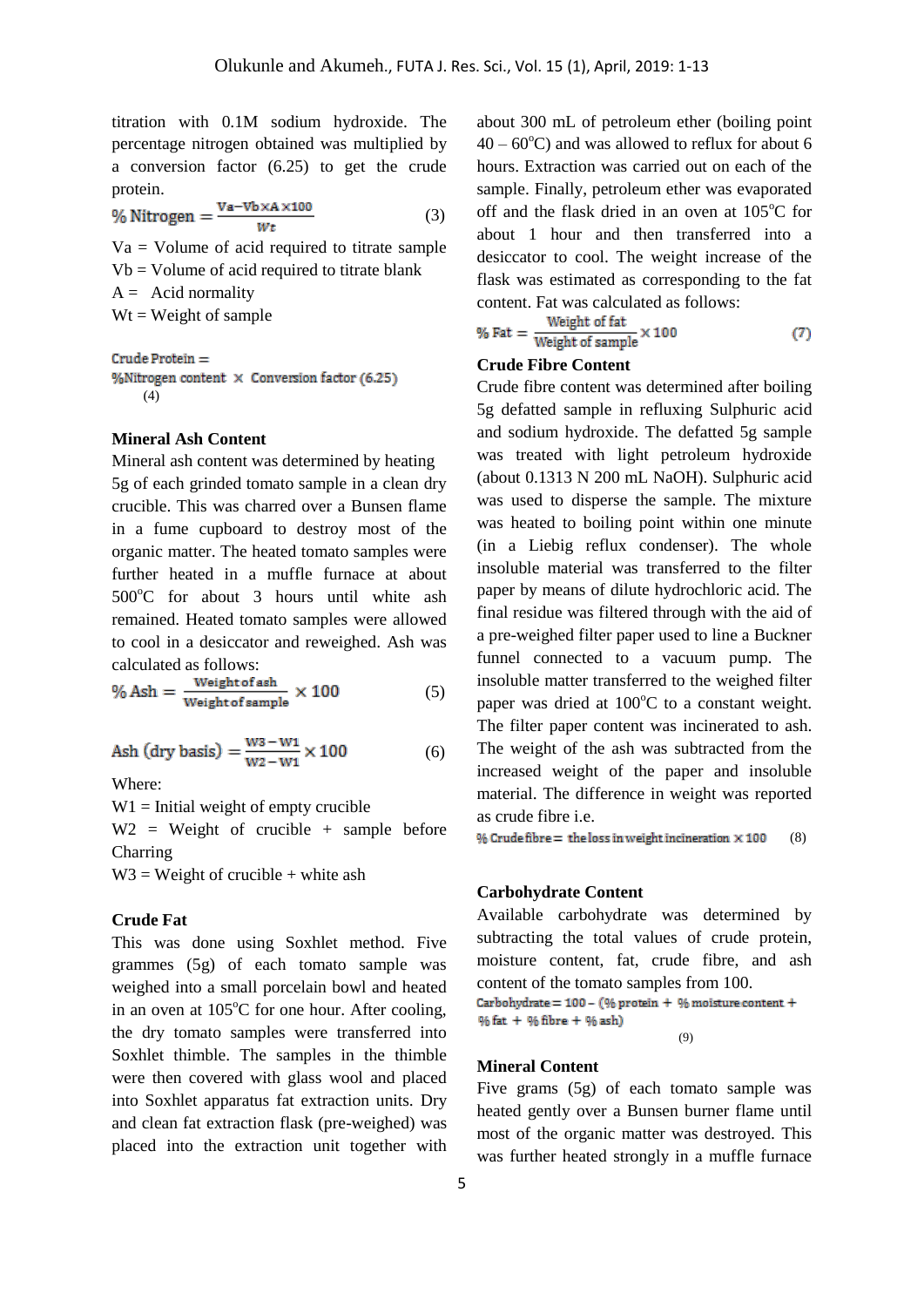for several hours until white-grey ash is obtained. The ash material was allowed to cool. About 20 mL of distilled water and 10 mL of the dilute hydrochloric acid was added to the ashes material. The digest samples were analyzed for heavy metals, and iron (Fe) using atomic absorption spectrophotometer. Bulk Scientific Model VGB 210 System (2008) edition 6.

#### **Vitamin C**

100g of each of the tomato samples was blended in a food processor with 50 mL of distilled water. After blending, the pulp was strained through cheese cloth, washed with few portion of distilled water, and the extracted solution was made up to 100 mL in volumetric flask.

#### **Titration**

20 mL of the aliquot solution of the sample solution was pipetted into 250 mL conical flask, 150 mL of distilled water and 1 mL of starch indicator solution were added. The sample was titrated with 0.005 mol/L iodine solution. The end point of the titration was identified as the first permanent trace of a dark blue-black colour due to the starch iodine complex. The titration was repeated with further aliquots of the sample solution until concordant result is obtained (titres agreeing within 0.1 ml). Average volume of iodine solution used from concordant titre was calculated, moles of iodine reaction were calculated, and moles of ascorbic acid reaction were calculated i.e.

Ascorbic acid +  $I^2$   $\rightarrow$  2I  $2\Gamma$  + dehydroascorbic acid

Concentration of ascorbic I mol/L of ascorbic in the solution obtained from the sample was calculated.

#### **Vitamin A (µg/100g)**

Two grams (2g) of each sample was weighed into a flat bottom flask, 10 mL of distilled water was added and shaken carefully to form a paste. 25 mL of alcoholic KOH solution was added and a reflux condenser attached. The mixture

was heated in boiling water bath for 1 hour with frequent shaking. The mixture was allowed to cool and 30 mL of water was added. The hydrolysate obtained was transferred into separating funnel. This was extracted three times with 250 mL quantities of chloroform. 2g anhydrous  $Na<sub>2</sub>SO<sub>4</sub>$  was added to extract any trace of water. The mixture was filtered into 100 mL volumetric flask and made up to mark with chloroform. Standard solution of β-carotene Vitamin A of range 0 - 50µg/ml with chloroform was prepared by dissolving 0.003g of standard β-carotene in 100 mL of chloroform. The above gradients of different standard solution prepared were determined with reference to their absorbance from which average gradient was taken to calculate Vitamin A (β- carotene in µg/100g). Absorbance of sample was measured using Spectrophotometer at a wavelength of 328nm.

Vitamin A  $\left(\frac{\mu g}{100g}\right)$  = Absorbance of sample  $\times$ Dilution Factor of weight of sample (10)

#### **Statistical analysis**

Data obtained was subjected to single way analysis of variance (ANOVA) while the significant means was separated with Duncan's multiple range test (DMRT) at 5% level of significance using SPSS (version 21).

#### **RESULTS**

# **Total Viable Count Obtained from the Tomato Fruits**

The microbial loads of the tomato fruits are shown in Figure 1. The bacterial loads of the tomato fruits from all the sources examined ranged from  $7.00 \pm 1.00$  (Bioremediated soil) to  $11.33 \pm 0.88$  (Agricultural farm) Cfu/g. There is no significant difference (P<0.05) between the bacterial loads of tomato obtained from Oba market and FUTA farm. Tomato fruits obtained from the market had the highest fungal load with a value of  $5.33 \pm 0.33$  Sfu/g.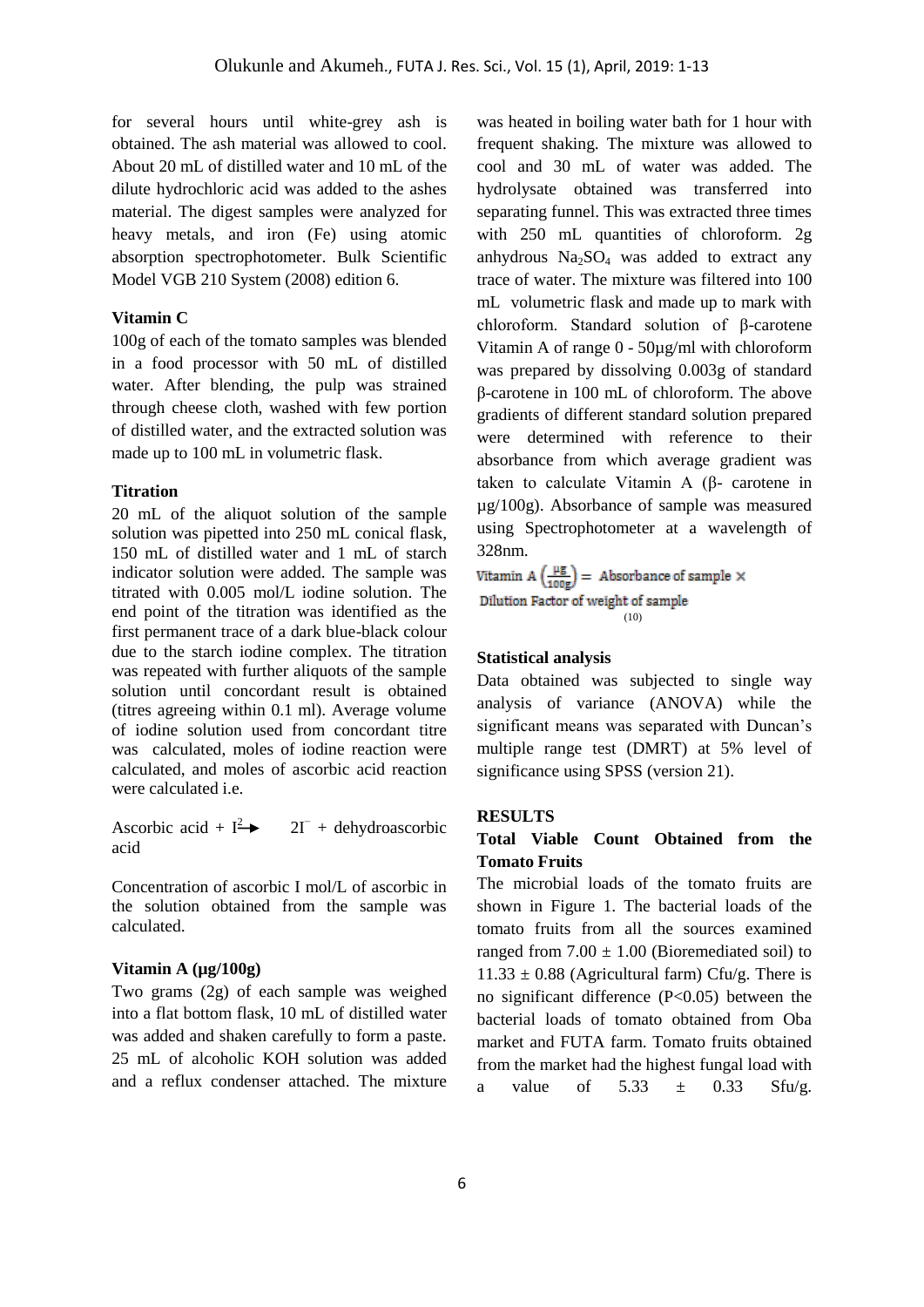

**Figure 1: Microbial Load of the Tomato Fruits** 

# **Cultural Characterization, Biochemical Test of Bacteria and Fungi Isolated from the Tomato Fruits**

Microorganisms (bacteria and fungi) isolated from the tomato fruits collected from the three different sources are shown in Tables 1 and 2. Seven bacterial isolates were identified as *Streptococcus* sp., *Bacillus* sp., *Enterobacter* sp., *Shigella* sp.*, Klebsiella* sp.*, Staphylococus aureus,* and *Leuconostoc* sp. while two fungal isolates identified were *Aspergillus niger* and *Aspergillus flavus*.

# **Occurrence of Microorganisms Isolated from the Tomato Fruits**

*Bacillus* sp., *Shigella* sp*.*, *Staphylococcus aureus*, *Streptococcus* sp., *Enterobacter* sp*.*, *and Klebsiella* sp*.* were isolated from all the tomato fruits collected from the three sample sources, while *Leuconostoc* sp*.* was only isolated from tomato fruits collected from market and FUTA agricultural farm (Table 3). *Aspergillus* sp. and *Aspergillus flavus* were isolated from all the tomato fruits examined.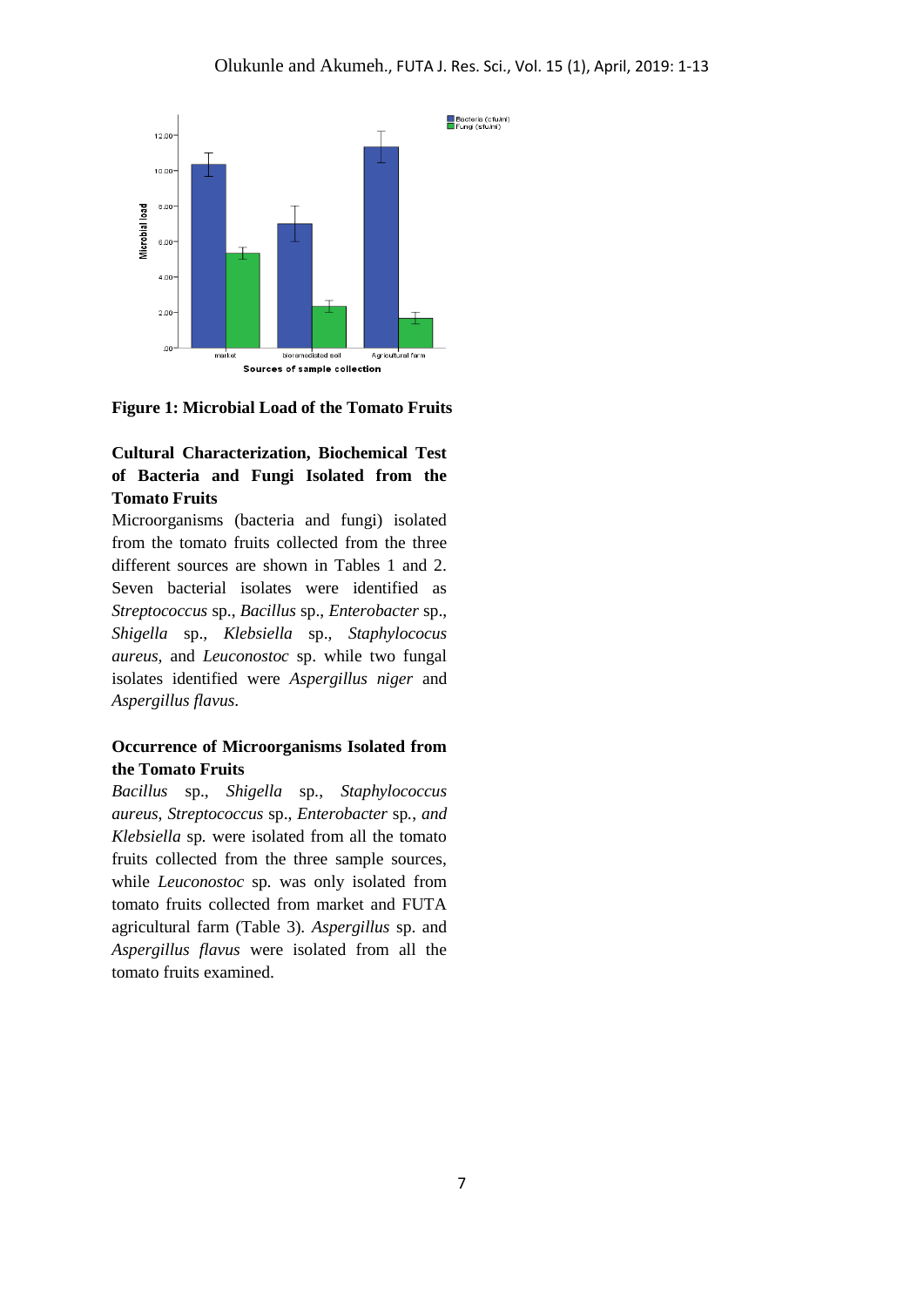| <b>Tests</b>      | <b>IS01</b>      | <b>IS02</b>              | <b>IS03</b>  | <b>IS04</b>  | <b>IS05</b> | <b>IS06</b> | <b>IS07</b> |
|-------------------|------------------|--------------------------|--------------|--------------|-------------|-------------|-------------|
|                   |                  |                          |              |              |             |             |             |
| <b>Colonial</b>   | Entire           | Large flat               | Whitish      | Whitish      | Pinkish     | Whitish     | Flat        |
| <b>Shape</b>      | Yellowish        | colonies                 | pink         | pink         | mucoid      | tiny        | translucent |
|                   | Opaque           | with                     | colonies on  | colonies on  | colonies    | colonies    | colonies    |
|                   |                  | irregular                | EMB agar     | SSA agar     | on EMB      |             |             |
|                   |                  | edges.                   |              |              |             |             |             |
| Gram              | $\boldsymbol{+}$ | $+$                      |              |              |             | $+$         | $+$         |
| <b>Reaction</b>   |                  |                          |              |              |             |             |             |
| <b>Shape</b>      | Cocci            | Rod                      | Rod          | Rod          | Rod         | Cocci       | Cocci       |
|                   |                  |                          |              |              |             |             |             |
| <b>Motility</b>   |                  | $\qquad \qquad -$        | $\ddot{}$    |              |             |             |             |
| <b>Spore</b>      |                  | $+$                      |              |              |             |             |             |
| formation         |                  |                          |              |              |             |             |             |
| <b>Citrate</b>    |                  | $+$                      |              |              | $+$         |             | $+$         |
| <b>Urease</b>     |                  | $\overline{\phantom{a}}$ |              |              | ۰           |             | $+$         |
| <b>Catalase</b>   |                  | $+$                      |              |              |             | $^{+}$      |             |
| Coagulase         | $+$              |                          |              |              |             | $^{+}$      |             |
| <b>Oxidase</b>    |                  |                          |              |              |             |             | $+$         |
| <b>Methyl red</b> |                  |                          |              |              | $^{+}$      |             | $+$         |
| <b>Indole</b>     |                  |                          |              |              |             |             |             |
| <b>Glucose</b>    | $+$              | $+$                      | $+$          |              |             | $^{+}$      | $+$         |
| <b>Lactose</b>    | $+$              | $+$                      | $+$          |              |             | $^{+}$      | $+$         |
| <b>Mannitol</b>   |                  | $+$                      | $+$          |              |             | $+$         | $+$         |
| $H_2S$            |                  |                          |              | $+$          |             |             |             |
| <b>Suspected</b>  | Streptococcus    | Bacillus sp.             | Enterobacter | Shigella sp. | Klebsiella  | Staphylo    | Leuconotoc  |
| organisms         | sp.              |                          | sp.          |              | sp.         | coccus      | sp.         |
|                   |                  |                          |              |              |             | aureus      |             |

**Key:**  $+$  = positive - = negative, EMB agar = Eosin methylene blue agar, SSA agar = *Salmonella-Shigella* agar

| <b>Cultural Characteristics</b>                           | <b>Morphological Characteristics</b>                                                                                                                                                  | <b>Identification</b> |  |
|-----------------------------------------------------------|---------------------------------------------------------------------------------------------------------------------------------------------------------------------------------------|-----------------------|--|
| Dark- brown mycelia                                       | Dark-brown conidia, conidiophores<br>are long, globose vesicles that are<br>completely covered with biseriate Aspergillus niger<br>phialides. Phialides are borne on<br>brown metulae |                       |  |
| Colonies are olive to lime<br>green with a cream reverse. | Hyphae are septate and hyaline.<br>Conidiophores are coarsely<br>roughened and uncoloured. Vesicles<br>are globose, metulae are covering the<br>entire vesicle in biserate species.   | Aspergillus flavus    |  |

# **Table 2: Cultural and Morphological Characteristics of Fungi and their Identification**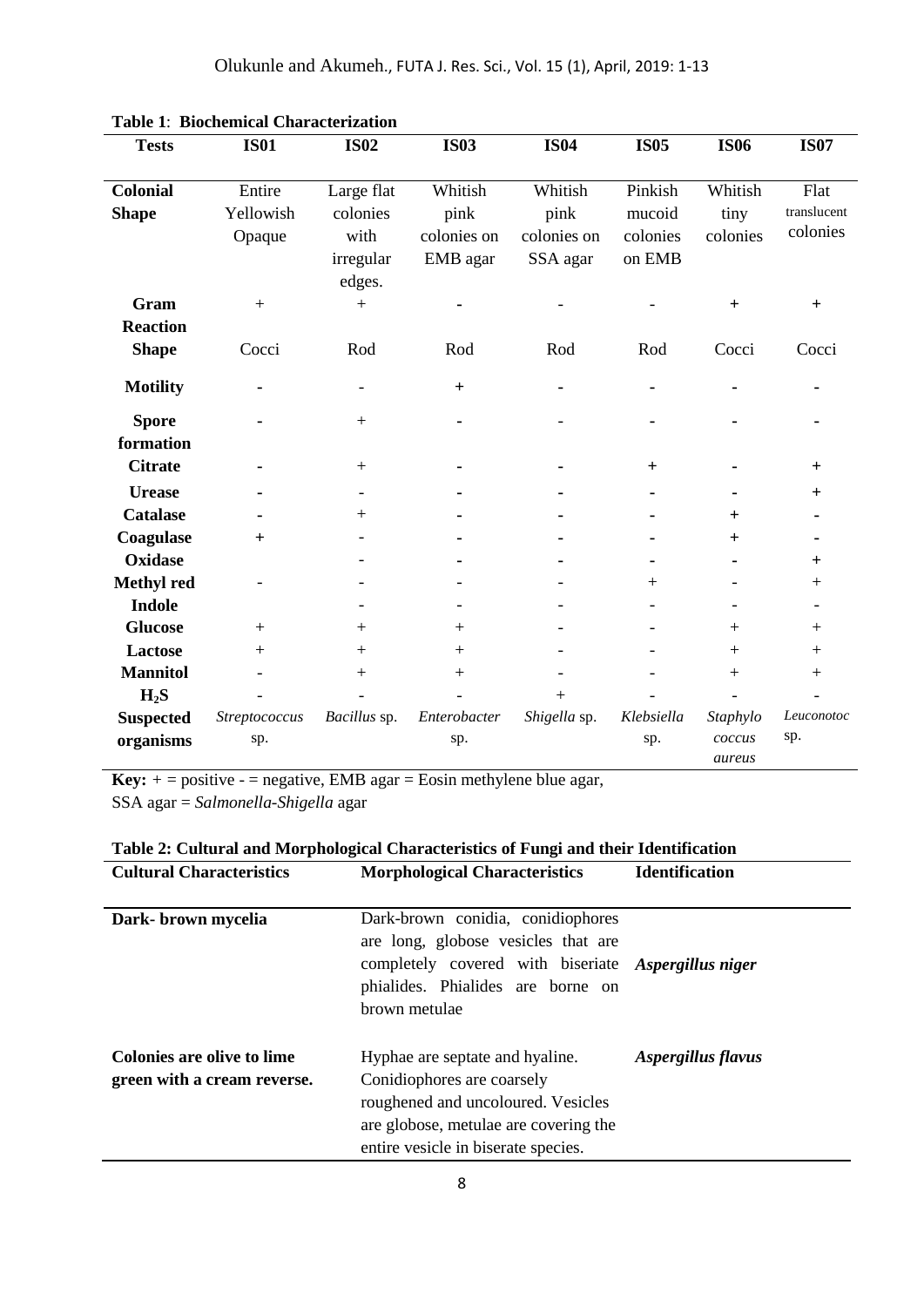|                           | <b>Sources of sample</b> |                        |                   |  |  |  |
|---------------------------|--------------------------|------------------------|-------------------|--|--|--|
| <b>Microbial Isolates</b> | Market                   | Bio-remediated<br>soil | Agricultural farm |  |  |  |
| Streptococcus sp.         | $+$                      | $+$                    | $^{+}$            |  |  |  |
| Bacillus sp.              | $+$                      | $+$                    | $^{+}$            |  |  |  |
| Enterobacter sp.          | $+$                      | $+$                    | $^{+}$            |  |  |  |
| Shigella sp.              | $+$                      | $+$                    | $+$               |  |  |  |
| Klebsiella sp.            | $+$                      | $+$                    | $+$               |  |  |  |
| Staphylococcus aureus     | $+$                      | $+$                    | $+$               |  |  |  |
| Leuconotoc sp.            | $+$                      |                        | $+$               |  |  |  |
| Aspergillus niger         | $+$                      | $+$                    | $+$               |  |  |  |
| Aspergillus flavus        | $+$                      | $+$                    | $^{+}$            |  |  |  |

**Table 3: Occurrence of Microorganisms Isolated from the Tomato Fruits**

 $Key + = present; - = absent$ 

#### **Proximate Composition of the Tomato Fruits**

The proximate composition of the tomato fruits collected from the three different locations are shown in Table 4. The fibre and ash contents of tomato fruits obtained from the Oba market and bioremediated soil showed no significant difference  $(p<0.05)$ . Fat contents for all the tomato fruits analyzed ranged between 0.03% (Bioremediated soil) and 0.08% (Market). Tomato obtained from the Oba market had the highest moisture content with value of 90.28% with significant difference  $(p<0.05)$  compared with tomato fruits obtained from bioremediated soil and FUTA farm (90.16  $\pm$  0.02 and 80.26  $\pm$ 0.01%). Tomato fruits from bioremediated soil were significantly different at  $P = 0.05$  in the carbohydrate contents when compared to the tomato fruits from other sources.

#### **Mineral Composition of the Tomato Fruits**

The mineral composition of the tomato fruits is shown in Table 5. Potassium had the highest value among the entire minerals assayed for in all the tomato fruits. Tomato fruits of bioremediated soil have the highest content of sodium (18.11  $\pm$  0.01), potassium (423.17  $\pm$ 0.03) and phosphorus  $(40.13 \pm 0.01)$  when compared with tomato fruits from other sources. Iron had the lowest concentration of all the

minerals analyzed. Iron concentration ranged from 0.14  $\pm$  0.01 (Agricultural farm) to 0.34  $\pm$ 0.02 mg/kg (Market).

### **Vitamin composition of the tomato fruits**

Tomato fruits obtained from FUTA agricultural farm had the highest content of vitamin A with value  $0.563 \pm 0.03$  mg/kg which differ significantly (P>0.05) from tomato fruits obtained from Oba market and bioremediated soil (50.01  $\pm$  0.02 and 47.89  $\pm$  0.04 mg/kg). No significant difference  $(P>0.05)$  in the vitamin C contents of all the tomato fruits analyzed as shown in Figure 2.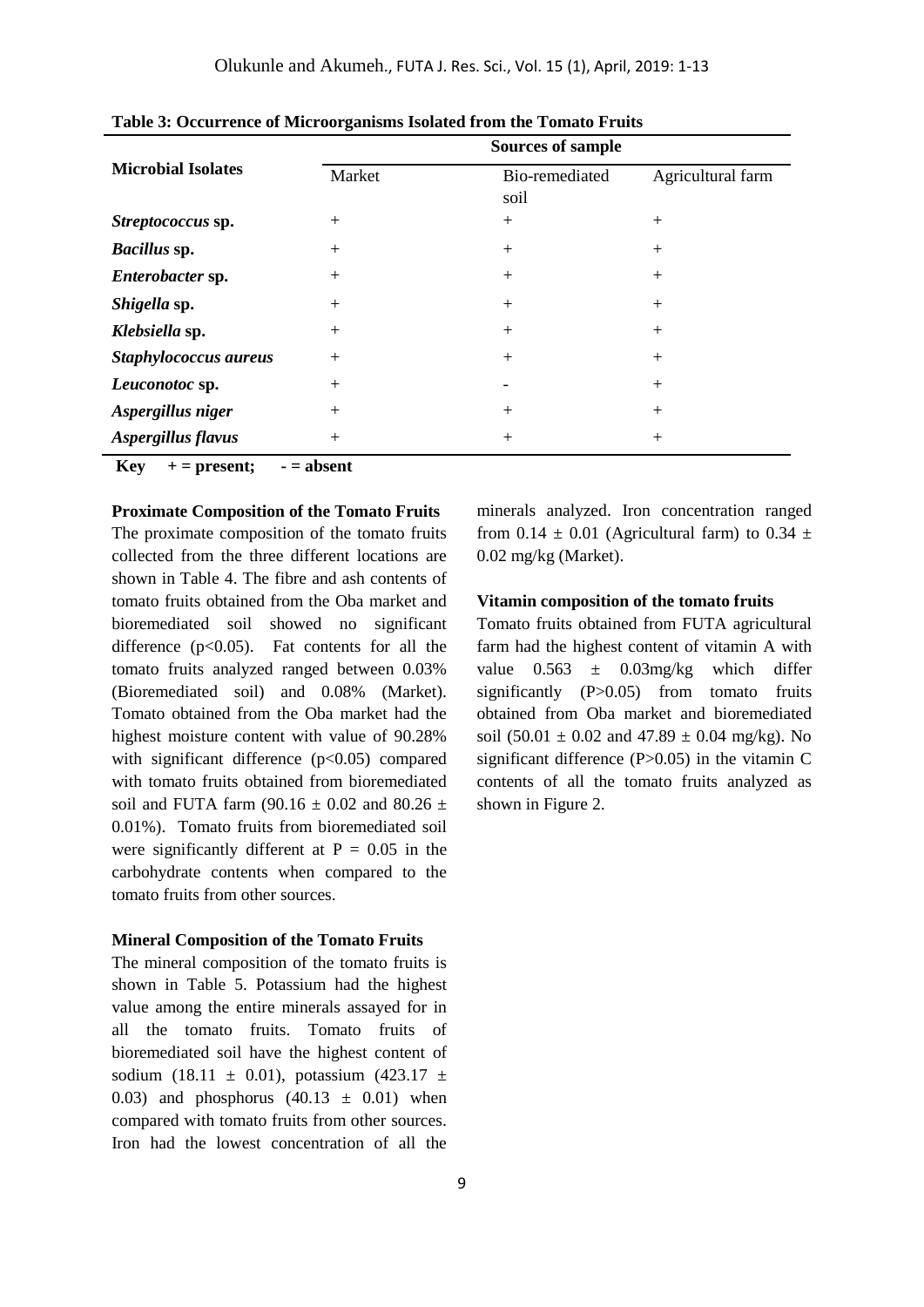| <b>Sources of</b><br>sample         | <b>Proximate composition</b> |                            |                   |                   |                              |                               |
|-------------------------------------|------------------------------|----------------------------|-------------------|-------------------|------------------------------|-------------------------------|
|                                     | Fibre                        | Protein                    | Fat               | Ash               | <b>CHO</b>                   | Moisture                      |
| Market $(\%)$                       | $2.21 \pm 0.03^b$            | $1.12 \pm 0.01^{\text{a}}$ | $0.08 \pm 0.01^b$ | $0.08 \pm 0.01^a$ | $6.24 \pm 0.01^{\rm b}$      | $90.28 \pm 0.03$ <sup>c</sup> |
| <b>Bioremediated</b><br>soil $(\%)$ | $2.11 \pm 0.01^b$            | $1.22 \pm 0.01^{\rm b}$    | $0.03 \pm 0.00^a$ | $0.06 \pm 0.00^a$ | $6.72 \pm 0.00$ <sup>c</sup> | $90.16 \pm 0.02^b$            |
| <b>FUTA</b> farm<br>(% )            | $1.47 \pm 0.25^{\text{a}}$   | $1.44 \pm 0.00^b$          | $0.04 \pm 0.00^a$ | $0.60 \pm 0.01^b$ | $5.25 \pm 0.01^{\text{a}}$   | $80.26 \pm 0.01^a$            |

| <b>Table 4: Proximate Composition of Tomato Fruits.</b> |  |  |
|---------------------------------------------------------|--|--|
|---------------------------------------------------------|--|--|

Data are presented as Mean  $\pm$  S.E (n=3). Values with the same superscript letter(s) along the same column are not significantly different (P<0.05) **Key :** CHO = Carbohydrates

| <b>Table 5: Mineral composition</b> |                               |                                |                               |                               |                               |                              |
|-------------------------------------|-------------------------------|--------------------------------|-------------------------------|-------------------------------|-------------------------------|------------------------------|
| <b>Sources of</b>                   |                               | <b>Mineral composition</b>     |                               |                               |                               |                              |
| sample                              |                               |                                |                               |                               |                               |                              |
|                                     | Na                            | K                              | Ca                            | Mg                            | P                             | Fe                           |
| <b>Market</b>                       | $17.12 \pm 0.03^{\text{a}}$   | $377.22 \pm 0.01^{\rm b}$      | $15.24 \pm 0.01$<br>b         | $18.22 \pm 0.01^{\rm b}$      | $38.27 \pm 0.02^a$            | $0.34 \pm 0.02$ <sup>c</sup> |
| <b>Bio-</b><br>remediated           | $18.11 \pm 0.01$ <sup>c</sup> | $423.17 \pm 0.03$ <sup>c</sup> | $14.14 \pm 0.01^{\text{a}}$   | $17.24 \pm 0.01^{\text{a}}$   | $40.13 \pm 0.01$ <sup>c</sup> | $0.23 \pm 0.01^b$            |
| soil<br><b>Agricultural</b><br>farm | $17.25 \pm 0.02^b$            | $344.21 \pm 0.01^a$            | $16.22 \pm 0.02$ <sup>c</sup> | $18.46 \pm 0.01$ <sup>c</sup> | $39.22 \pm 0.01^b$            | $0.14 \pm 0.01^{\text{a}}$   |

Data are presented as Mean±SE (n=3). Values with the same superscript letter(s) along the same column are not significantly different (P<0.05)



**Figure 2: Vitamin A and C Contents of the Tomato Fruits**

# **DISCUSSION**

The result of this study indicates that tomato fruits from the market and FUTA farm recorded the highest bacterial loads when compared to the tomato fruits planted on bioremediated soil. Tomato fruits from the market also recorded the highest fungal loads when compared to tomato fruits from other sources. The high microbial loads from the tomato fruits obtained in this study may arise from during harvesting and post-harvest handling. Other factors such as storage, transportation, packaging and distribution (loading and off-loading) at various channels and selling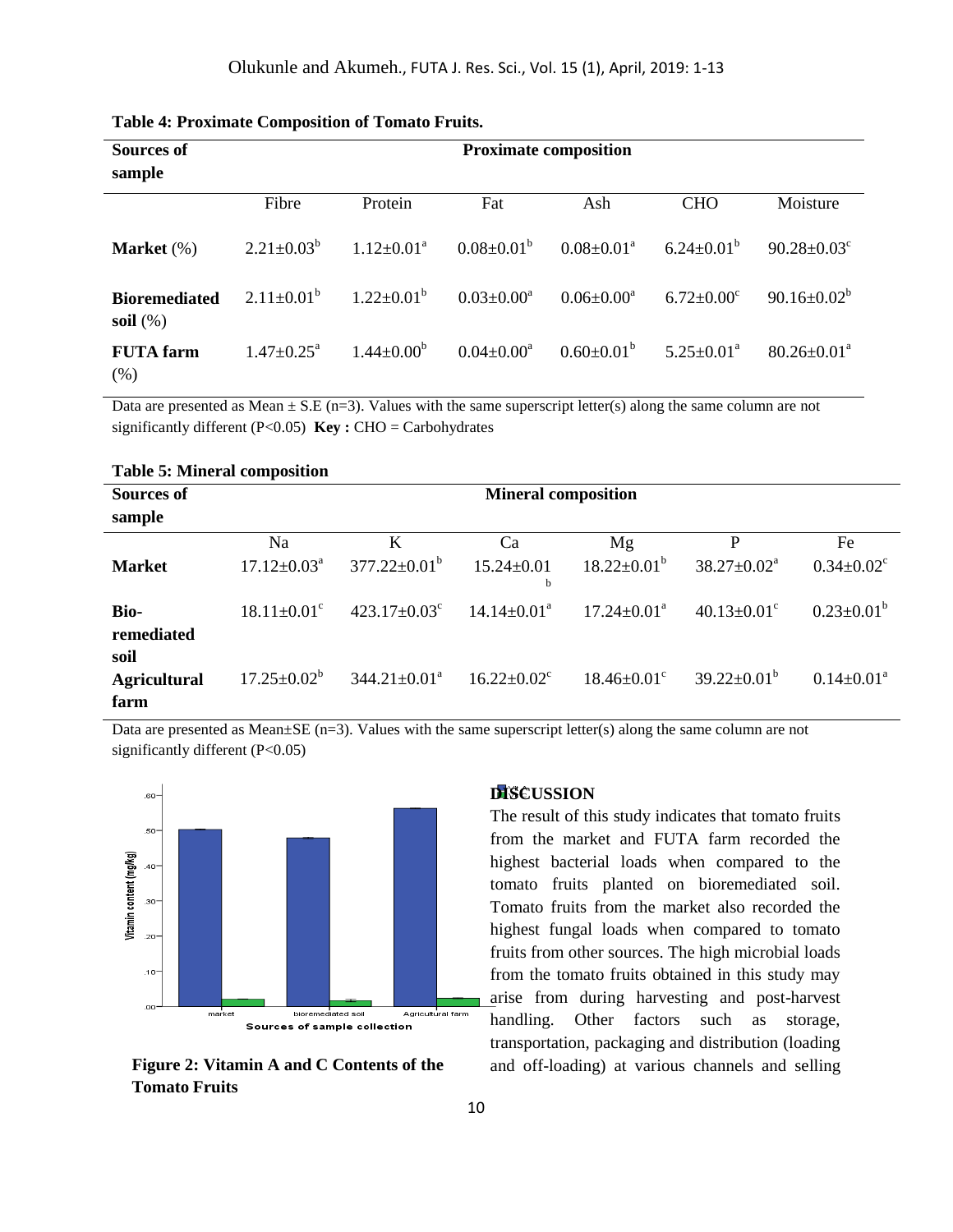outlets may be responsible for the significant microbial growth recorded for the tomato fruits obtained from the market. This study is in accordance with the work of Baiyewu *et al*. (2007) who reported that tomato fruits in the market are often displayed in baskets and on benches thereby exposing them to opportunistic microorganisms and further justified by the work of Beuchat (2002) who concluded that the natural protective cover (epidermal layer) of tomato fruits are hindered and contaminated during field cultivation, harvesting, post-harvest handling, storage and distribution.

The probable identity of the microorganisms include; *Streptococcus* sp., *Bacillus* sp., *Enterobacter* sp., *Shigella* sp., *Klebsiella* sp.., *Staphylococcus aureus*, and *Leuconotoc* sp., which is in agreement with the findings of previous researchers who had earlier isolated these microorganisms from tomato fruits (Chinedu and Enya, 2014; Oyemaechi *et al.*, 2014; Bello *et al*., 2016). The identity of fungi isolated, that is, *Aspergillus niger* and *Aspergillus flavus*, is in agreement with the report of Chuku *et al* (2008) and Akinmusire (2011) who reported that *A. flavus*  and *A. fumigatus* are the causative organisms of tomato fruits spoilage. The presence of enteric bacteria on the tomato fruits may be due to the exposure of the tomato fruits to fecal contaminated irrigation water and also the organic manure used for the bioremediation process (Amoah *et al,*  2009). These enteric bacteria may be transferred from the manure to the soil and then to the tomato fruits. The presence of *Staphylococcus aureus* may also be through nasal passages of healthy food handlers or through contact with an infected skin (Adams *et al*., 2009). *Bacillus* sp. has been recorded to have its natural habitat in the soil, hence its presence in all the tomato fruits analyzed (Agarwal *et al*., 2000).

The proximate composition revealed that all the tomato fruits examined have high moisture contents. The high moisture contents reported in this study agreed with the findings of Hossain *et al*. (2010), who also reported the moisture content of tomato fruits to range between 88.19% and 90.67%. Udoh *et al.* (2005) reported that the susceptibility of tomato fruits to microbial colonization is due to its high moisture content which favour the growth of spoilage microorganisms. Foods with low moisture contents have long shelf life (Mohammed *et al*., 2017), thus tomato fruits have a short shelf life because of the high moisture content. The fibre content reported is also in accordance with the report of Onifade *et al*., (2013), who reported fibre content of different tomato cultivar within the range of 0.70% and 3.25%. The increase in nutrient content of the tomato fruits from the bioremediated soil may be as a result of the piggery manure added for the bioremediation process, since manure is a natural source of organic matter and nutrients (Awosika *et al*., 2014).

The variation obtained in the nutrient composition of the tomato fruits examined in this study agreed with Mohammed *et al*. (2017) who reported that the proximate compositions such as moisture, acidity, crude fibre, protein, vitamin C and lycopene of tomato fruits differ with cultivars, cultural and post-harvest handling practices.

#### **CONCLUSION**

This study revealed that several opportunistic pathogenic microorganisms are associated with tomato fruits and this is of high potential hazard to consumers especially the illiterate majority who are not aware of such risks and can consume tomato fruits even without any proper washing. The result from this research also reveals that tomato fruits obtained from bioremediated soil have high nutritional composition (proximate, vitamins, minerals) as well as the fruits obtained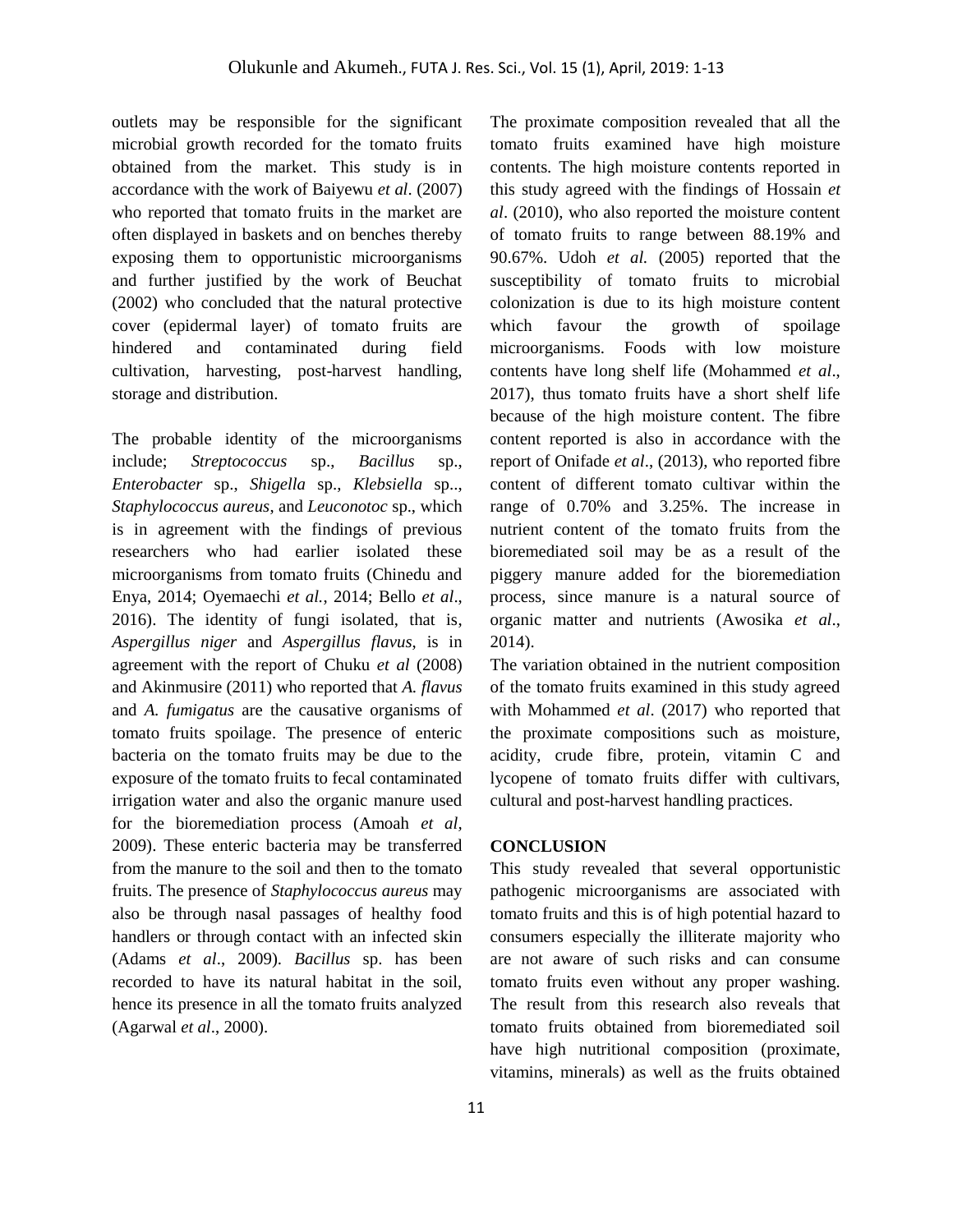from other locations, thus they are safe for consumption with the right hygiene practices.

#### **REFERENCES**

- **Adams, M. R., and Moss, M. O.** (2009) Food Microbiology  $8<sup>th</sup>$  edition, 201–204.
- **Agarwal, S., and Rao, A. V.** (2000). Tomato lycopene and its role in human health and chronic diseases*.* Canadian Medical Association Journal, **163**(6): 739-744.
- **Akinmusire O.O.** (2011). Fungal species associated with the spoilage of some edible fruits in Maiduguri, Northern Eastern Nigeria. Advances of Environmental Biology, **5**(1):157-161.
- **Amoah, P., Drechsel, P., Abaidoo, R. C and Abraham, E. M**. (2009): Improving food hygiene in Africa where vegetables are irrigated with polluted water. Regional Sanitation and Hygiene Symposium, **21**: 3-5.
- **Awosika O. E, Awodun, M. A., and Ojeniyi, S. O.,** (2014). Comparative Effect of Pig Manure and NPK Fertilizer on Agronomic Performance of Tomato (*Lycopersicon esculentum* Mill). American Journal of Experimental Agriculture, **4**(11): 1330-1338.
- **Badosa, E., Trias, R., Pares, D., Pla, M. and Montesinos, E**. (2008). Microbiological quality of fresh fruits and vegetables products in Catalonia (Spain) using normalised platecounting methods and real time polymerase chain reaction (QPCR). Journal of Science Food and Agriculture, **88**(4):605- 611.
- **Baiyewu, R. A., Amusa, N. A., Ayoola, O. A. and Babalola, O. O**. (2007). Survey of the post-harvest diseases and aflatoxin contamination of marketed pawpaw fruits (*Carica papaya L*) in south western Nigeria. African Journal of Agricultural Science, **2**(4):178-181.
- **Bello, O. B., Bello, I. S., Aminu, D., Olawuyi, O. J., Afolabi-Balogun, N. B., Lawal, A. O., Azeez, A. H. and Habib U.** (2016). Antibiotic sensitivity of bacterial and fungi isolates from tomato (*Solanum lycopersicum* L.) fruit. Tropical Plant Research **3**(1): 112-119.
- **Beuchat L. R.** (2002). Ecological factors influencing survival and growth of human pathogens on raw fruits and vegetables. Microbes and Infection, **4**: 413-423.
- **Canene-Adams, K., Campell, J. K., Zanpheh, S., Jeffery, E. H. and Erdman, J. W.** (2005). The tomato as a functional food. The Journal of Nutrition, **135**(5): 1226-1230
- **Caputo, M., Sommella, M.G., Graciani, G. Giordano, I., Fogliano, V., Porta, R. and Mariniello. L.** (2004): Antioxidant profiles of corbara small tomatoes during ripening and effects of aqueous extracts on j-774 cell antioxidant enzymes. Journal of Food Biochemistry, **28**: 1–20.
- **Cheesbrough, M**. (2006). District Laboratory Practice in Tropical Countries, Part 2 Second Edition. Cambridge University, 149 - 154.
- **Cheesbrough, M**. (2014). District Laboratory Practice in Tropical Countries. 2nd Edition Cambridge University Press, United Kingdom, 480.
- **Chinedu, S. M. and Enya, E**. (2014). Isolation of Microorganisms associated with deterioration of tomato (*Lycopersicon esculentum*) and pawpaw (*Carica papaya*) fruits. *International Journal of Current Microbiology and Applied Sciences*, **3**(5):501-512.
- **Chuku, E. C., Ogbonna, D. N., Onuegbu, B. A. and Adeleke. M. T. V.** (2008). Comparative studies on the fungi and biochemical characteristics of snake guard *(Trichosanthes Curcumerina*linn) and Tomato *(Lycopersicon Esculentum Mill*) in Rivers State, Nigeria. *Journal of Applied Sciences*, **8**(1):168-172.
- **Clemente, F. M. V. T., and Boiteux, L. S.** (2012). Production of tomato for industrial processing; Embrapa: Brasília, DF, Brazil.
- **Fawole, M. O., and Oso, B. A.** (2006). Laboratory manual of microbiology Spectrum Books Limited, Ibadan, Nigeria.
- *Fawole, M. O., and Oso, B. A. (2007).* Laboratory manual of microbiology Spectrum Books Limited, Ibadan, Nigeria.
- **Fawole, M. O., and Oso, B. A.** (2009). Laboratory manual of Microbiology. 5th edition. Spectrum Books Ltd, Ibadan, Nigeria.